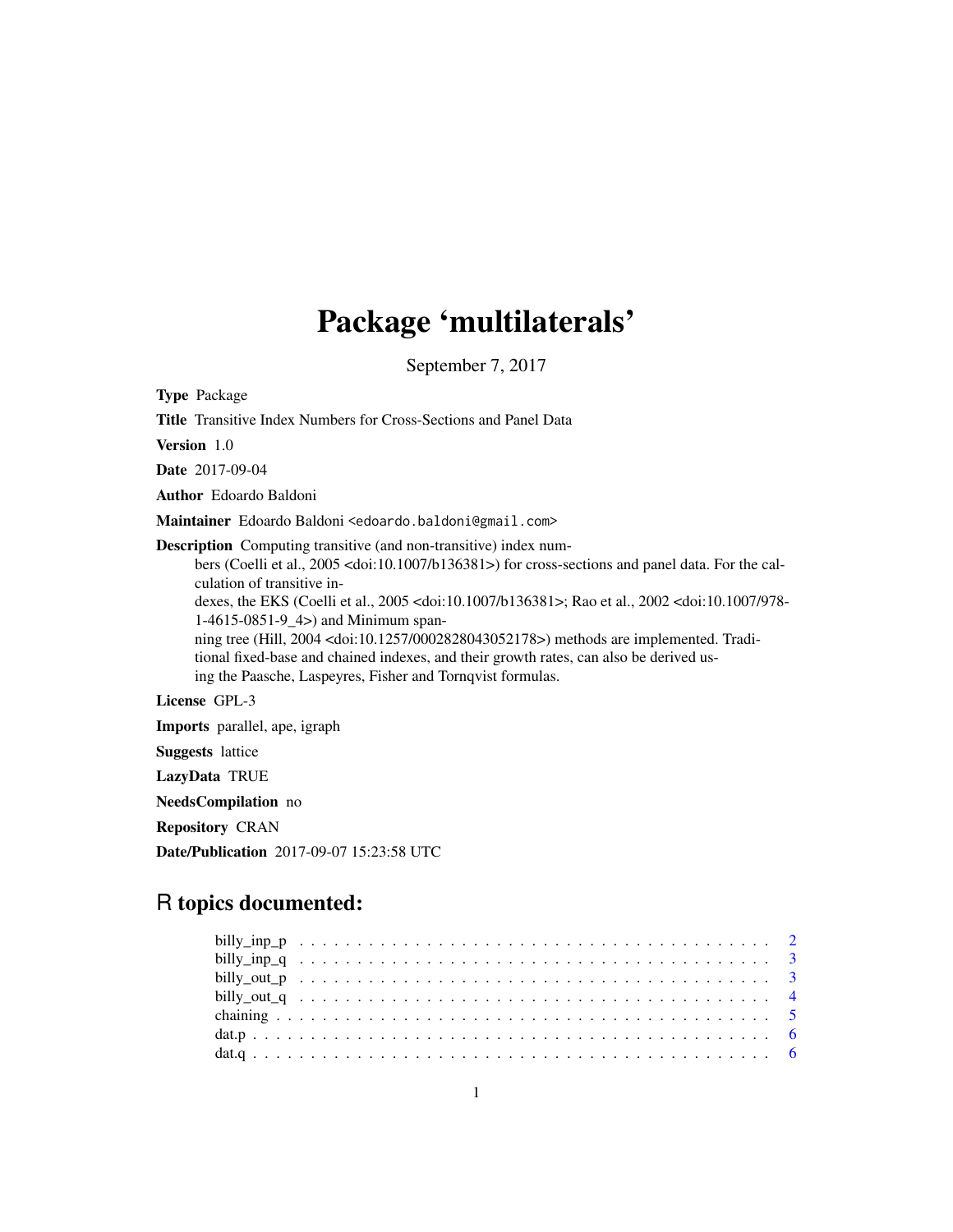<span id="page-1-0"></span>

| Index | 19 |
|-------|----|
|       |    |
|       |    |
|       |    |
|       |    |
|       |    |
|       |    |
|       |    |
|       |    |
|       |    |
|       |    |
|       |    |

billy\_inp\_p *Billy's Bus Company Data: Inputs Prices*

### Description

Data set used for example 4.7 and 4.9.3, p.114 and p.124, of *An introduction to Efficiency and Productivity Analysis*, 2nd edition.

### Usage

```
data("multil_data")
```
### Format

A data frame with 5 observations on the following 4 variables.

year years of observation

- p1 a numeric vector containing prices of labor
- p2 a numeric vector containing prices of capital
- p3 a numeric vector containing prices of other inputs

#### Source

T. J. Coelli, D. S. Prasada Rao, C. J. O'Donnell, and G. E. Battese. *An introduction to Efficiency and Productivity Analysis*, 2nd edition. Springer Science + Business Media, New York, 2005.

### References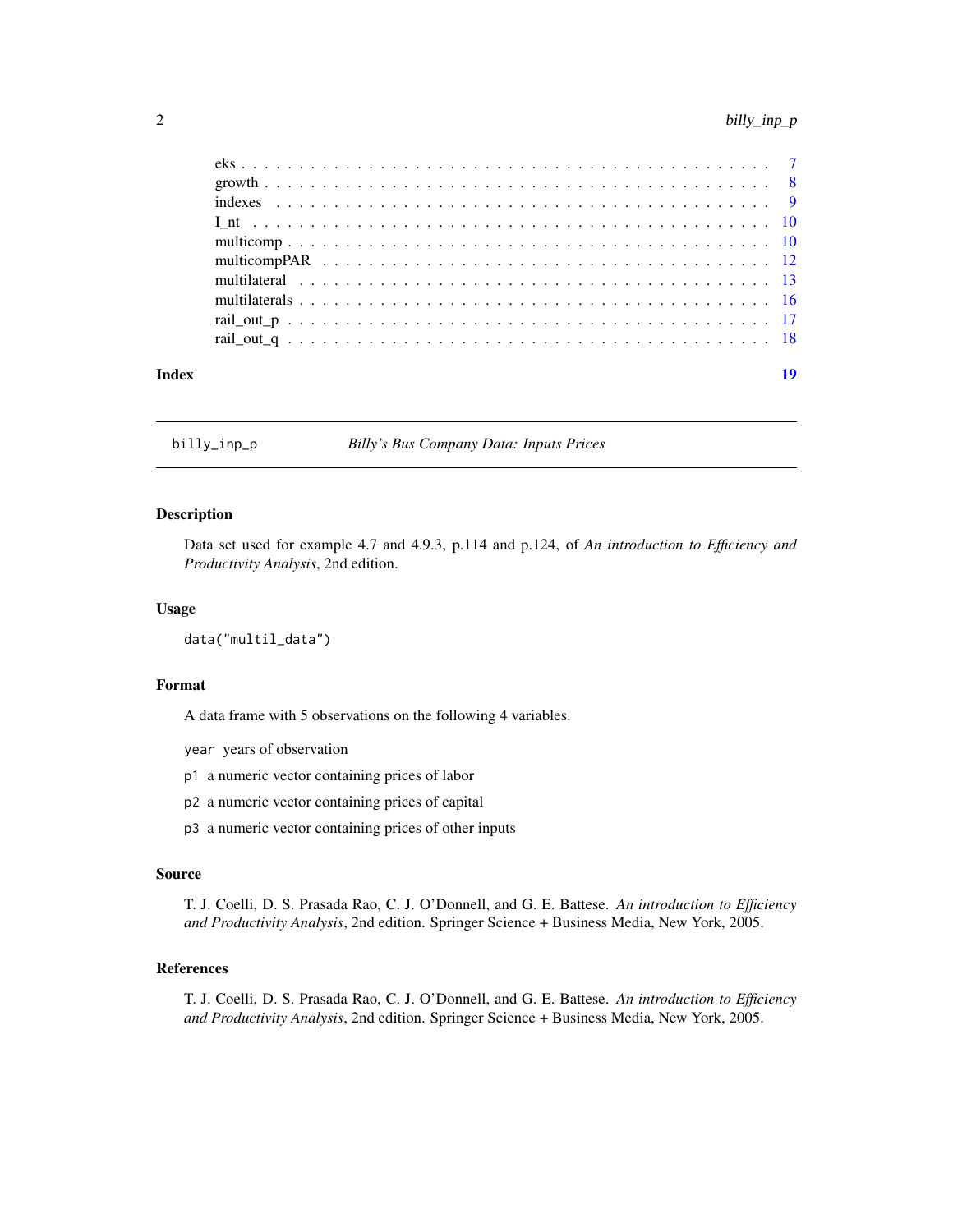<span id="page-2-0"></span>

Data set used for example 4.7 and 4.9.3, p.114 and p.124, of *An introduction to Efficiency and Productivity Analysis*, 2nd edition.

### Usage

```
data("multil_data")
```
### Format

A data frame with 5 observations on the following 4 variables.

year years of observation

- x1 a numeric vector containing quantities of labor
- x2 a numeric vector containing quantities of capital
- x3 a numeric vector containing quantities of other inputs

#### Source

T. J. Coelli, D. S. Prasada Rao, C. J. O'Donnell, and G. E. Battese. *An introduction to Efficiency and Productivity Analysis*, 2nd edition. Springer Science + Business Media, New York, 2005.

### References

T. J. Coelli, D. S. Prasada Rao, C. J. O'Donnell, and G. E. Battese. *An introduction to Efficiency and Productivity Analysis*, 2nd edition. Springer Science + Business Media, New York, 2005.

billy\_out\_p *Billy's Bus Company Data: Outputs Prices*

### Description

Data set used for example 4.7 and 4.9.3, p.114 and p.124, of *An introduction to Efficiency and Productivity Analysis*, 2nd edition.

### Usage

data("multil\_data")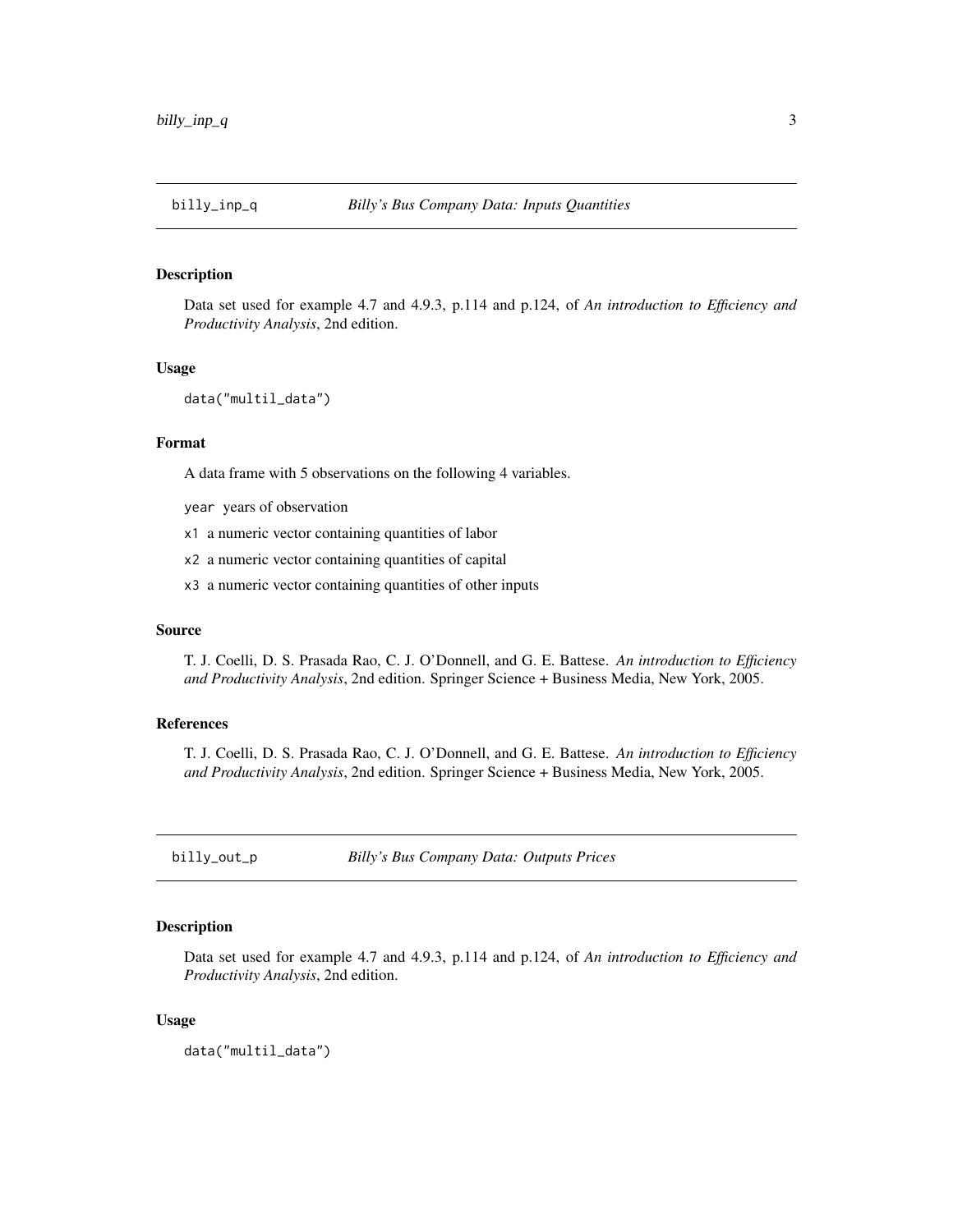### <span id="page-3-0"></span>Format

A data frame with 5 observations on the following 3 variables.

year years of observation

- p1 a numeric vector containing prices metropolitan passenger kilometers
- p2 a numeric vector containing prices long distance passenger kilometers

### Source

T. J. Coelli, D. S. Prasada Rao, C. J. O'Donnell, and G. E. Battese. *An introduction to Efficiency and Productivity Analysis*, 2nd edition. Springer Science + Business Media, New York, 2005.

### References

T. J. Coelli, D. S. Prasada Rao, C. J. O'Donnell, and G. E. Battese. *An introduction to Efficiency and Productivity Analysis*, 2nd edition. Springer Science + Business Media, New York, 2005.

billy\_out\_q *Billy's Bus Company Data: Outputs Quantities*

#### **Description**

Data set used for example 4.7 and 4.9.3, p.114 and p.124, of *An introduction to Efficiency and Productivity Analysis*, 2nd edition.

#### Usage

data("multil\_data")

#### Format

A data frame with 5 observations on the following 3 variables.

year years of observation

- q1 a numeric vector containing quantities of metropolitan passenger kilometers
- q2 a numeric vector containing quantities of long distance passenger kilometers

#### Source

T. J. Coelli, D. S. Prasada Rao, C. J. O'Donnell, and G. E. Battese. *An introduction to Efficiency and Productivity Analysis*, 2nd edition. Springer Science + Business Media, New York, 2005.

#### References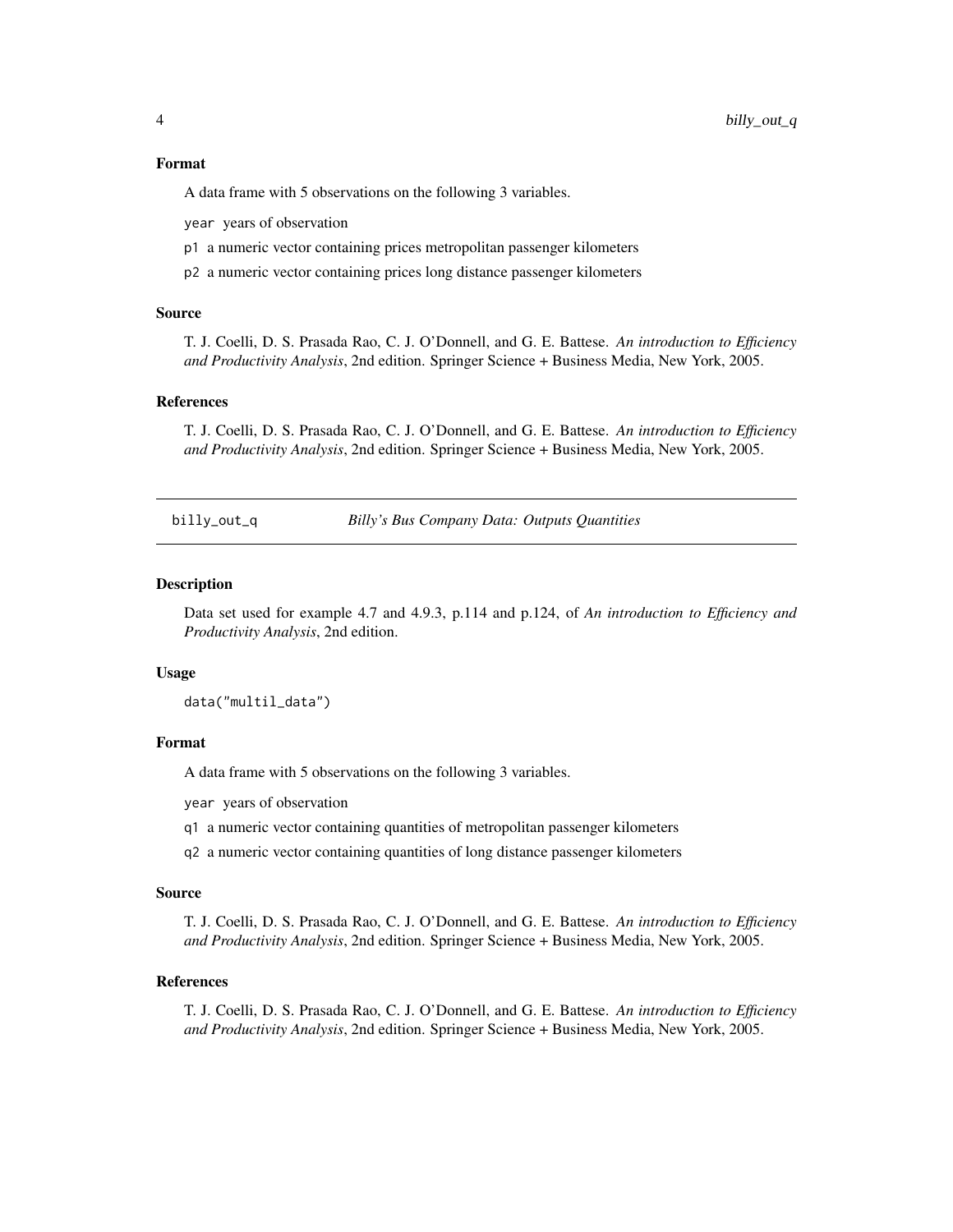<span id="page-4-0"></span>

This function computes chained index numbers using the Laspyeres, Paasche, Fisher and Tornqvist formulas. It also provides the Paasche-Laspeyres spreads.

#### Usage

chaining(data.x, data.y)

### Arguments

| data.x | A data frame containing data on prices or quantities. To get a quantity index,     |
|--------|------------------------------------------------------------------------------------|
|        | data.x should contain information on quantities. To get a price index, data.x      |
|        | should contain info on prices. Each column should represent an item of the         |
|        | basket. Temporal and spatial dimensions are represented by row, as in 'long'       |
|        | formats. Neither id nor time variables should be included among the columns.       |
| data.y | A data frame containing data on prices or quantities. It represents the weights to |
|        | be used in weighting data contained in data.x. To get a quantity index, data.y     |
|        | should contain information on prices. To get a price index, data y should contain  |
|        | info on quantities. Each column should represent an item of the basket. Tempo-     |
|        | ral and spatial dimensions are represented by row, as in 'long' formats. Neither   |
|        | id nor time variables should be included among the columns.                        |

### Value

It returns the data frame containing the chained indexes and the Paasche-Laspeyres spreads.

### Author(s)

Edoardo Baldoni

#### References

T. J. Coelli, D. S. Prasada Rao, C. J. O'Donnell, and G. E. Battese. *An introduction to Efficiency and Productivity Analysis*, 2nd edition. Springer Science + Business Media, New York, 2005.

### Examples

# From An Introduction to Efficiency and Productivity Analysis (Coelli et al., 2005), pag. 127-130 data('multil\_data') chaining(rail\_out\_q,rail\_out\_p)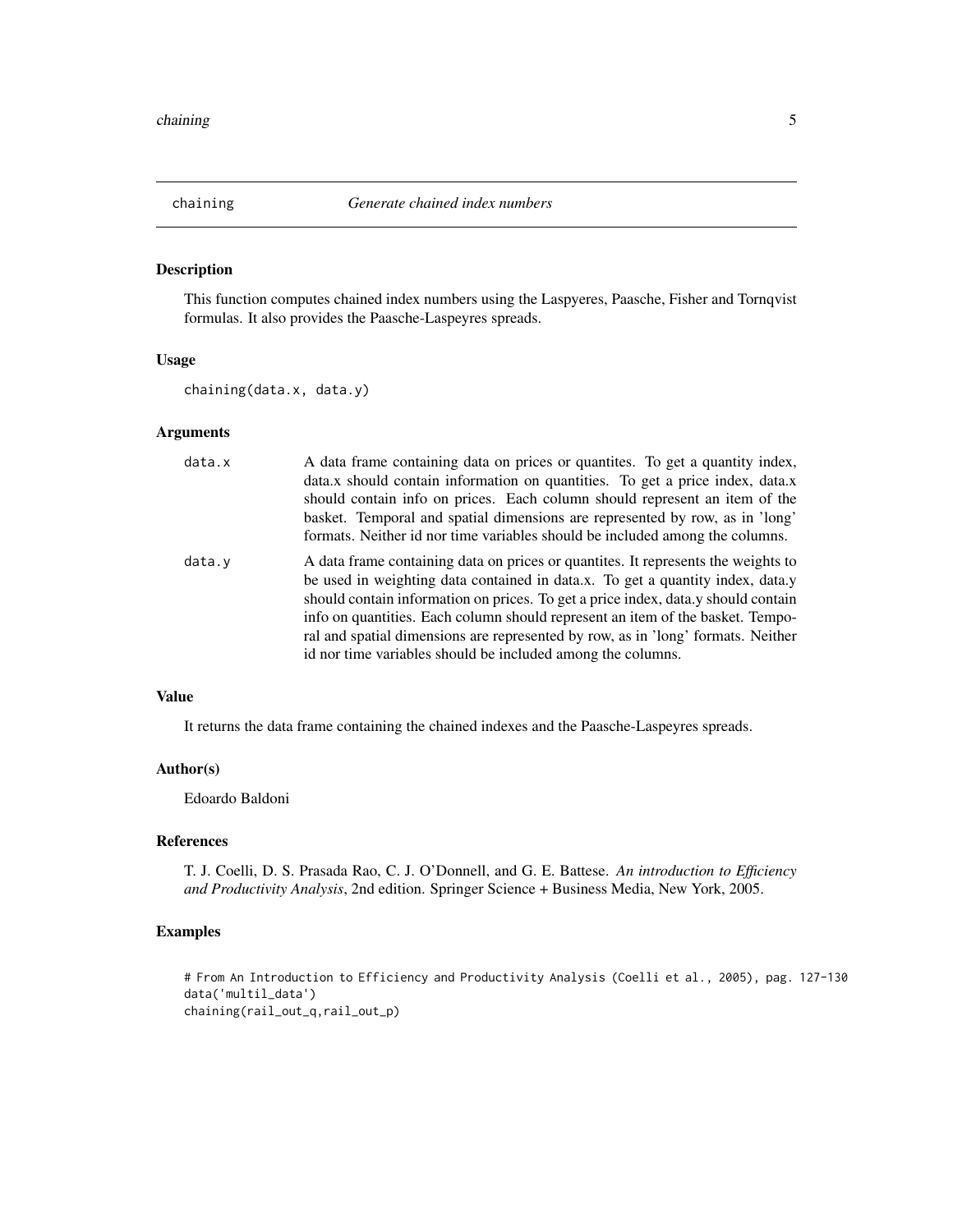<span id="page-5-0"></span>

A simulated data set in panel data format that can be used to create mst or eks indexes. It contains information on hourly wages for three categories of workers.

### Usage

data("multil\_data")

### Format

A data frame with 80 observations on the following 5 variables.

year temporal dimension of the panel

region id of the region

- x1 hourly wage of of labor input 1
- x2 hourly wage of of labor input 2
- x3 hourly wage of of labor input 3

dat.q *Transitive Indexes in Panel Data: Simulated Regional Data on Labor Inputs Quantities*

### Description

A simulated data set in panel data format that can be used to create mst or eks indexes. It contains hours wokred for threee categories of workers.

#### Usage

data("multil\_data")

#### Format

A data frame with 80 observations on the following 5 variables.

year temporal dimension of the panel

region id of the region

x1 hours worekd by labor input 1

x2 hours worekd by labor input 2

x3 hours worekd by labor input 3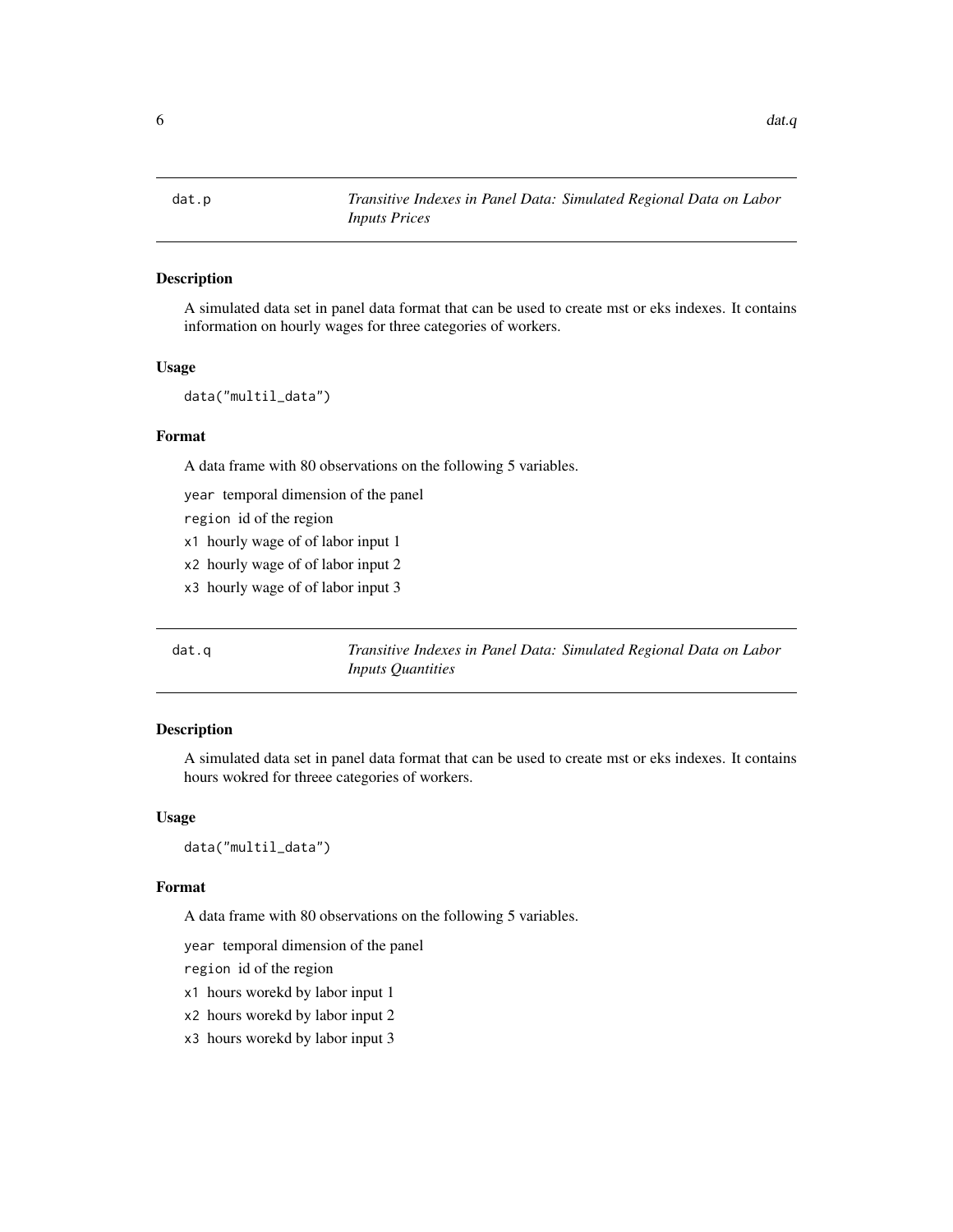<span id="page-6-0"></span>eks *eks: transforming a non-transitive index number matrix into a transitive one*

### Description

This function takes a matrix of all non-transitive binary index numbers comparisons of a data set and transforms it into a matrix of transitive index numbers using the EKS method.

#### Usage

eks(mat)

#### Arguments

mat Matrix of non transitive bilateral comparisons. To be transformed into transitive matrix via the EKS method.

### Details

The function should be applied to a matrix that contains superlative index numbers comparisons.

### Value

It returns the set of transitive indexes associated with the benchmark unit/period.

### Author(s)

Edoardo Baldoni

### References

T. J. Coelli, D. S. Prasada Rao, C. J. O'Donnell, and G. E. Battese. *An introduction to Efficiency and Productivity Analysis*, 2nd edition. Springer Science + Business Media, New York, 2005.

### Examples

```
# Trasforming a non-transitive Fisher matrix into a transitive one
data(multil_data)
```
 $I_n[t[1,3]*I_n[t[3,4]$ I\_nt[1,4] #non-transitive

 $I_t = eks(I_nt)$ I\_t[1,3]\*I\_t[3,4] I\_t[1,4] #transitive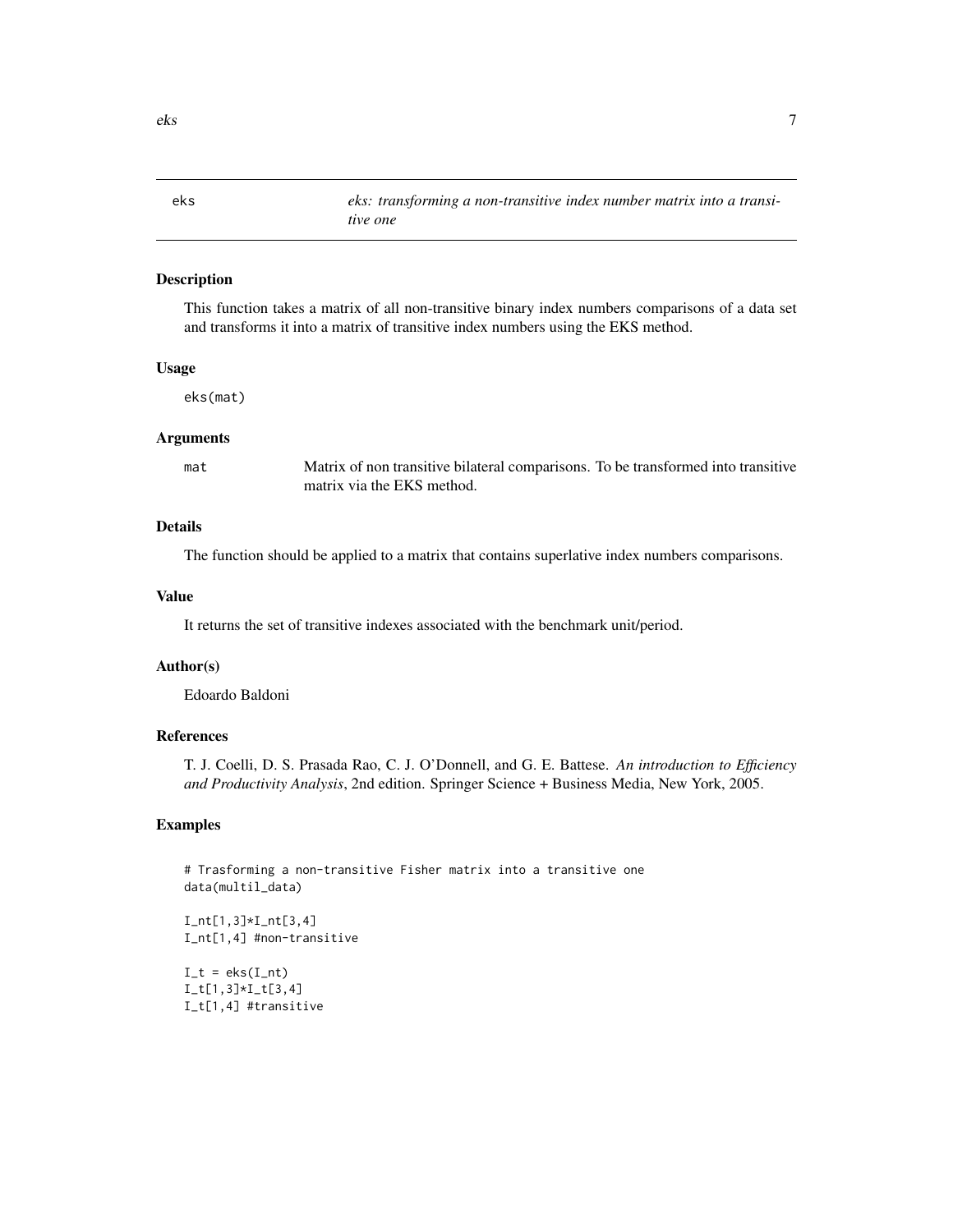<span id="page-7-0"></span>

This function computes growth rates of variables for panel data sets.

### Usage

```
growth(dataset, var.agg)
```
### Arguments

| dataset | A data frame containing numerical data, id and time variables. The panel should<br>be arranged in long format.                                       |
|---------|------------------------------------------------------------------------------------------------------------------------------------------------------|
| var.agg | The name of id variables contained in the dataset. The temporal dimension<br>should be the first element while the spatial should be the second one. |

#### Value

It returns the data frame of growth rates indexed by time and id.

### Author(s)

Edoardo Baldoni

### Examples

```
library(parallel)
library(igraph)
library(ape)
data('multil_data')
indx = multilateral(dat.q,dat.p,var.agg=c('year','region'),
 transitivity = 'mst', bench = 1, period =2010,
 idx = 'fisher', PAR= FALSE, Cores = detectCores(),plotting= FALSE)
indx = as.data.frame(do.call('cbind',list(indx)))
names(indx) = 'indx'
## try
indx$year = substr(rownames(indx),start=nchar(rownames(indx))-3,stop=nchar(rownames(indx)))
indx$region = substr(rownames(indx),start=nchar(rownames(indx))-6,stop=nchar(rownames(indx))-5)
```

```
growth(indx, var.agg=c('year','region'))
```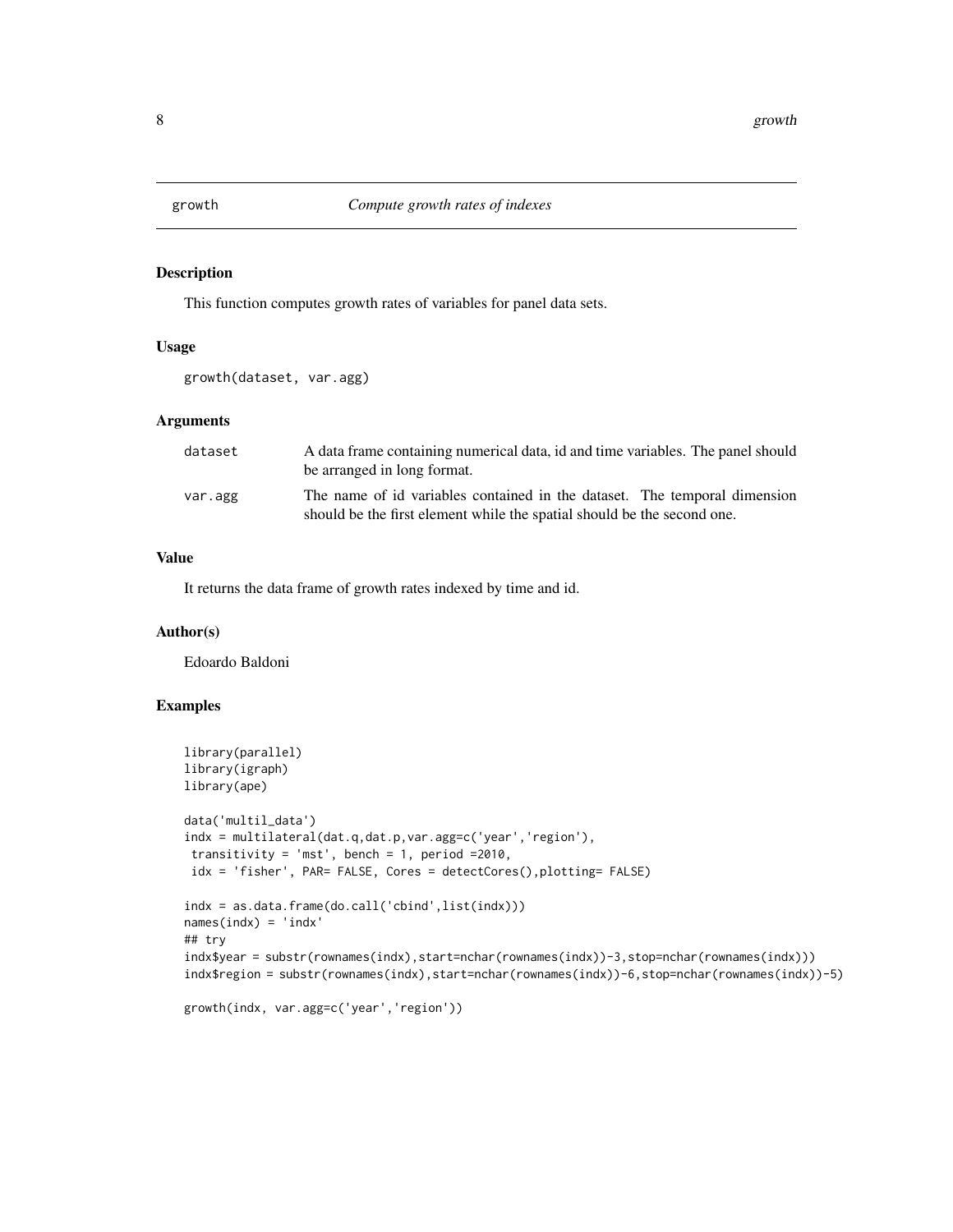<span id="page-8-0"></span>

It computes fixed-base or chained index numbers from a set of numerical variables. It computes the Laspeyres, Paasche, Fisher and Tornqvist indexes together with the Paasche-Laspeyres spreads and the matrix of factor shares.

### Usage

indexes(data.x, data.y, type = "fixed-base")

### Arguments

| A data frame containing data on prices or quantites. To get a quantity index,      |
|------------------------------------------------------------------------------------|
| data.x should contain information on quantities. To get a price index, data.x      |
| should contain info on prices. Each column should represent an item of the         |
| basket. Temporal and spatial dimensions are represented by row, as in 'long'       |
| formats. Neither id nor time variables should be included among the columns.       |
| A data frame containing data on prices or quantities. It represents the weights to |
| be used in weighting data contained in data.x. To get a quantity index, data.y     |
| should contain information on prices. To get a price index, data y should contain  |
| info on quantities. Each column should represent an item of the basket. Tempo-     |
| ral and spatial dimensions are represented by row, as in 'long' formats. Neither   |
| id nor time variables should be included among the columns.                        |
| Type of index: 'chained' or 'fixed-base'.                                          |
|                                                                                    |

### Value

It returns a list of two elements. The first element of the list is a data frame containing the index numbers and the Paasche-Laspeyres spreads. The second element is a matrix containing the factor shares used to compute the indexes.

### Author(s)

Edoardo Baldoni

### References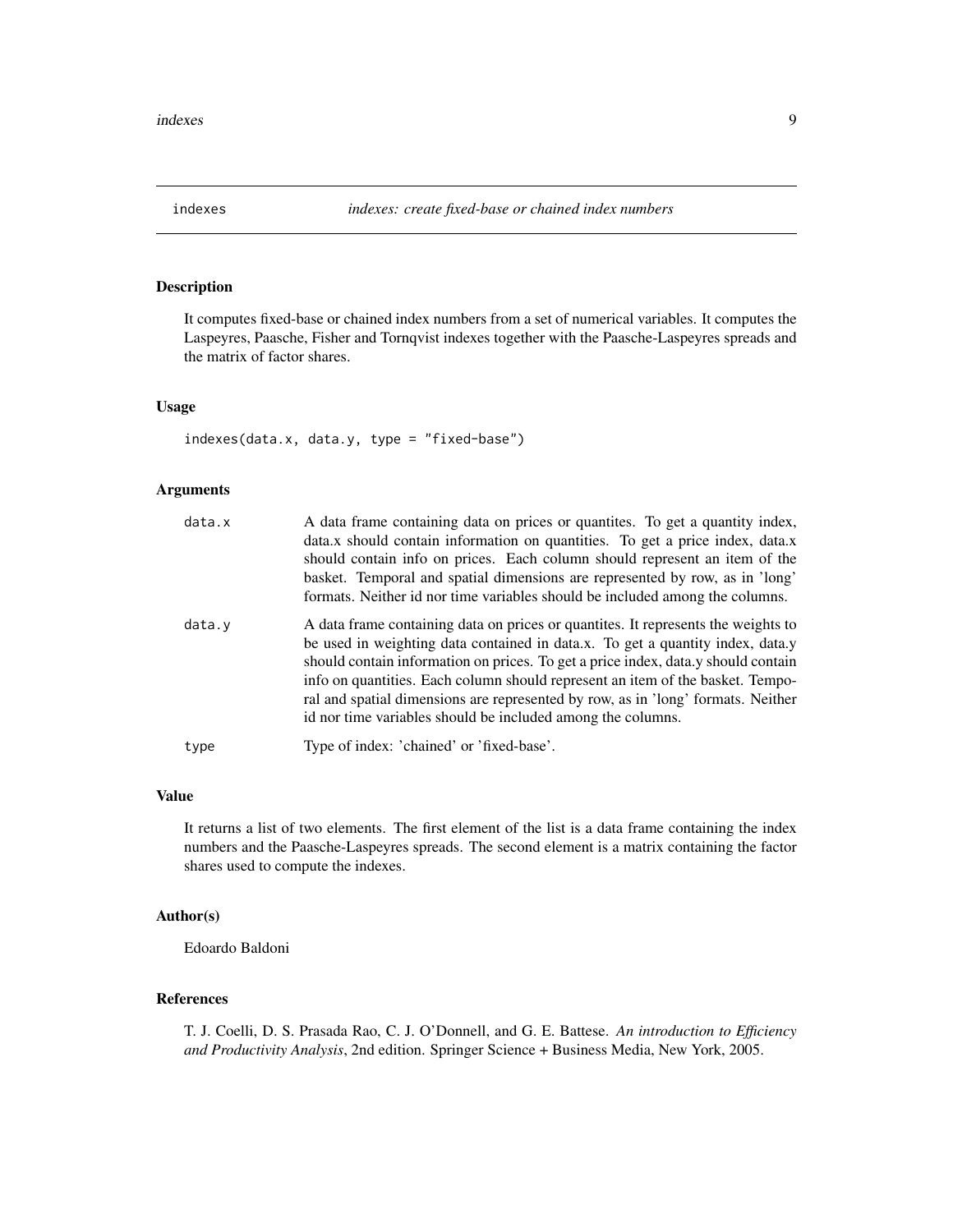### Examples

```
# From An Introduction to Efficiency and Productivity Analysis (Coelli et al., 2005), pag. 127-130
data('multil_data')
indexes(rail_out_q,rail_out_p,'chained')$indexes
```
## I\_nt *Matrix of bilateral Fisher fixed-base comparisons*

### Description

Matrix of bilateral quantity Fisher comparisons for region 1 and region 2 and for 2014 and 2015 of the Simulated Regional Data on Labor Inputs Statistics

### Usage

data("multil\_data")

### Format

The format is: num [1:4, 1:4] 1 0.896 0.179 0.137 1.116 ... - attr(\*, "dimnames")=List of 2 ..\$ : chr [1:4] "1.2014" "1.2015" "2.2014" "2.2015" ..\$ : chr [1:4] "1.2014" "1.2015" "2.2014" "2.2015"

### Source

T. J. Coelli, D. S. Prasada Rao, C. J. O'Donnell, and G. E. Battese. *An introduction to Efficiency and Productivity Analysis*, 2nd edition. Springer Science + Business Media, New York, 2005.

#### References

T. J. Coelli, D. S. Prasada Rao, C. J. O'Donnell, and G. E. Battese. *An introduction to Efficiency and Productivity Analysis*, 2nd edition. Springer Science + Business Media, New York, 2005.

multicomp *multicomp*

### Description

This function computes transitive index numbers for cross-sections and panel data using either the EKS or the Minimum-spannin-tree method.

### Usage

```
multicomp(data.x, data.y, idx = "fisher", transitivity = "mst",
var.agg, bench, period, plotting = FALSE)
```
<span id="page-9-0"></span>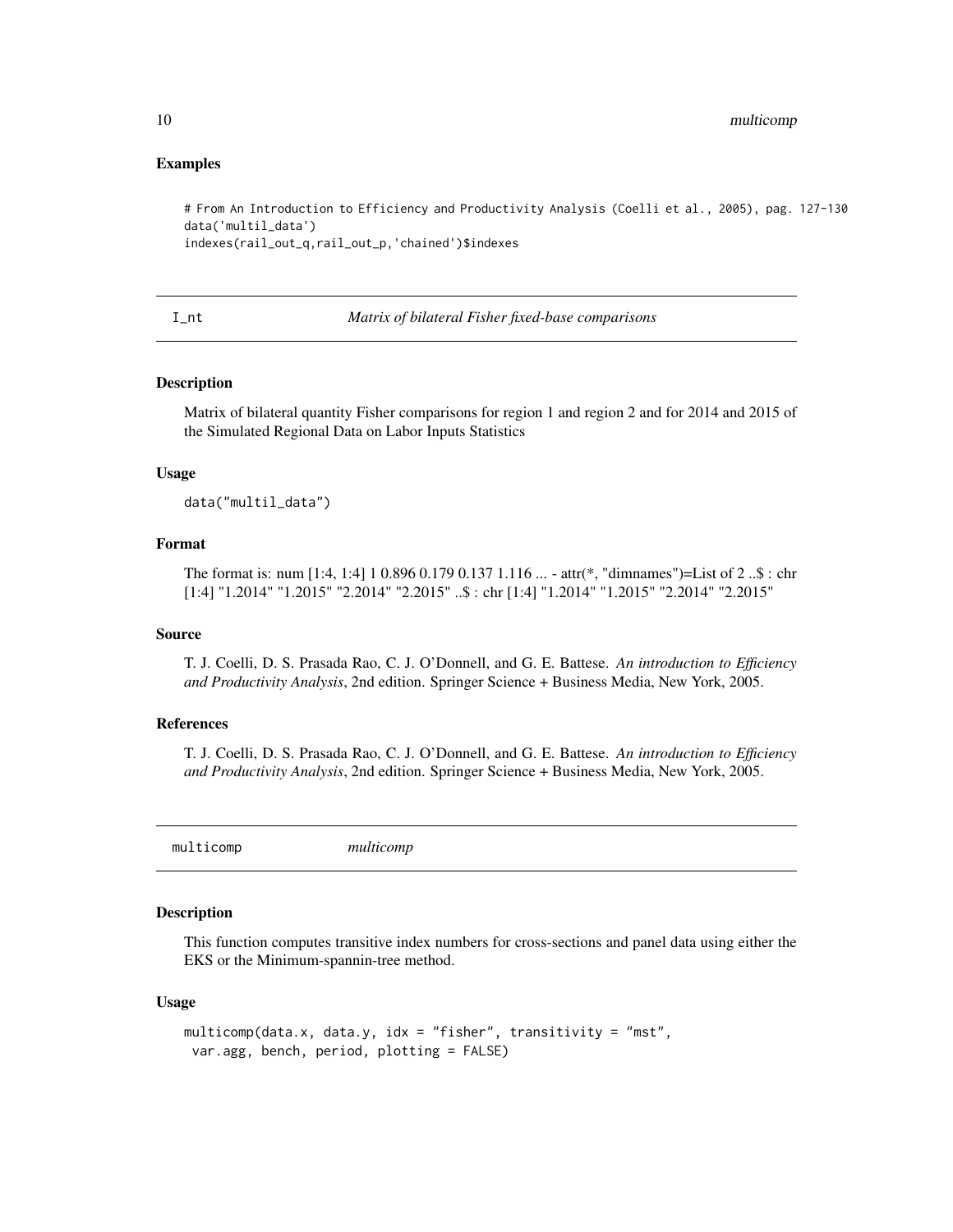### multicomp 11

### Arguments

| data.x       | A data frame containing data on prices or quantites. To get a quantity index,<br>data.x should contain information on quantities. To get a price index, data.x<br>should contain info on prices corresponding to the quantities in data.y. Each<br>column should represent an item of the basket. Temporal and spatial dimensions<br>are represented by row, as in 'long' formats. Id and/or time variables must be<br>included among the columns.                                                                                     |
|--------------|----------------------------------------------------------------------------------------------------------------------------------------------------------------------------------------------------------------------------------------------------------------------------------------------------------------------------------------------------------------------------------------------------------------------------------------------------------------------------------------------------------------------------------------|
| data.y       | A data frame containing data on prices or quantites. It represents the set of<br>weights to be used in weighting data contained in data.x. To get a quantity<br>index, data.y should contain information on prices corresponding to quantities<br>in data.x. To get a price index, data.y should contain info on quantities. Each<br>column should represent an item of the basket. Temporal and spatial dimensions<br>are represented by row, as in 'long' formats. Id and/or time variables should be<br>included among the columns. |
| idx          | Index number formula to be used. It should be either 'paasche', 'laspeyres',<br>'fisher' or 'tornqvist'.                                                                                                                                                                                                                                                                                                                                                                                                                               |
| transitivity | The transitivization method to be used. It should be either 'eks' or 'mst'.                                                                                                                                                                                                                                                                                                                                                                                                                                                            |
| var.agg      | The time and id variables of the data frames. In the case of panel data this should<br>be a vector of two elements where the first element is the name of the column (of<br>data.x and data.y) that contains the time dimension, while the second element is<br>the name of the column that contains the spatial dimension.                                                                                                                                                                                                            |
| bench        | The id of the benchmark unit.                                                                                                                                                                                                                                                                                                                                                                                                                                                                                                          |
| period       | The benchmark period. For cross-sectional data it should be set to NULL.                                                                                                                                                                                                                                                                                                                                                                                                                                                               |
| plotting     | If set to TRUE, it plots the minimum-spanning-tree.                                                                                                                                                                                                                                                                                                                                                                                                                                                                                    |

### Value

It returns the vector of transitive index numbers.

### Author(s)

Edoardo Baldoni

#### References

T. J. Coelli, D. S. Prasada Rao, C. J. O'Donnell, and G. E. Battese. *An introduction to Efficiency and Productivity Analysis*, 2nd edition. Springer Science + Business Media, New York, 2005.

R. J. Hill. *Constructing price indexes across space and time: The case of the European Union*. The American Economic Review, 94(5):1379-1410, 2004.

Rao D.S.P., O'Donnell C.J., Ball V.E., 2002. *Transitive Multilateral Comparisons of Agricultural Output, Input, and Productivity: A Nonparametric Approach*. In: Ball V.E., Norton G.W. Agricultural Productivity. Studies in Productivity and Efficiency, vol 2. Springer, Boston, MA.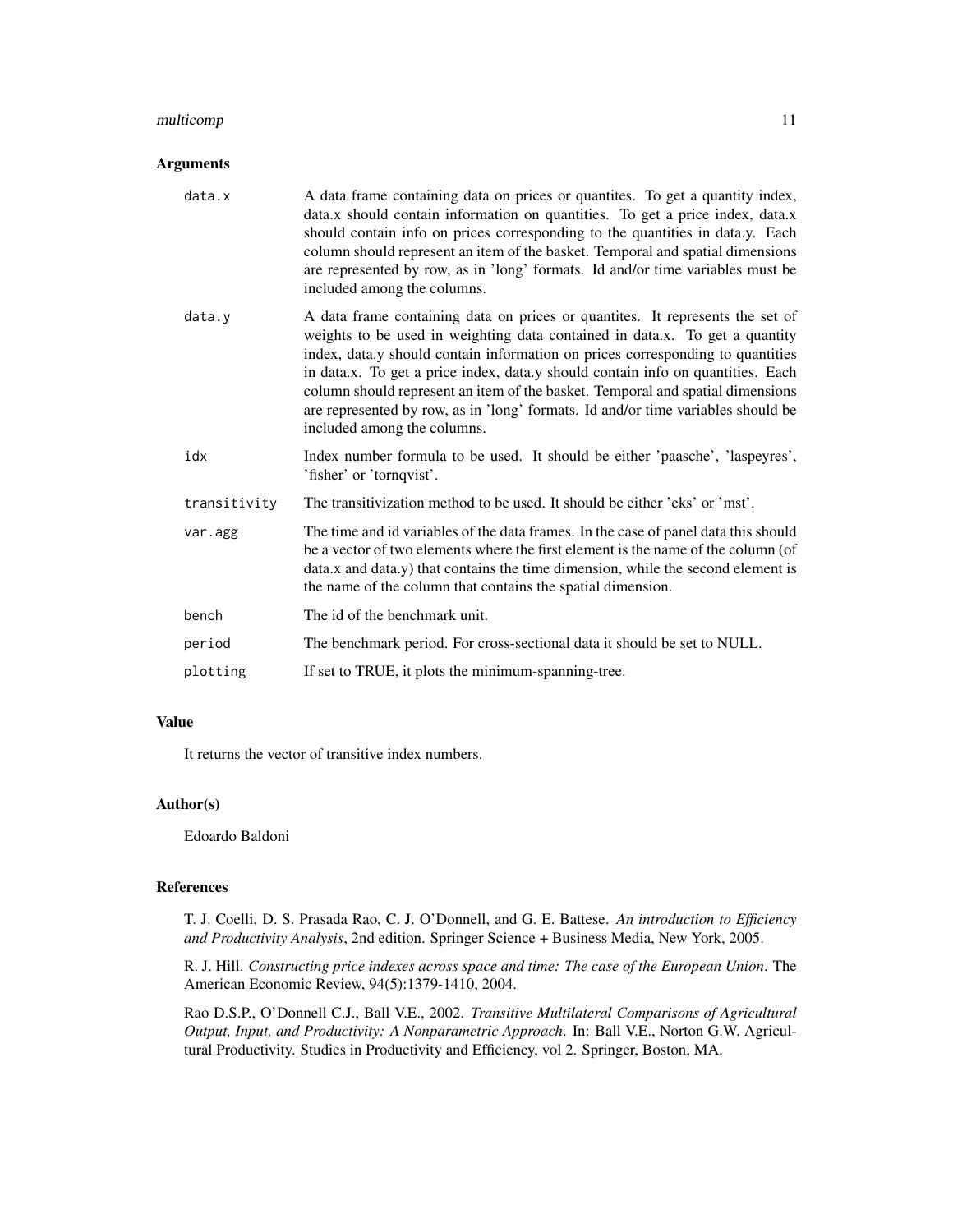### Examples

```
library(igraph)
library(ape)
data('multil_data')
multicomp(dat.q,dat.p,transitivity='mst',var.agg=c('year','region'),
bench=1,period=2010,idx='fisher',plotting=FALSE)
```
multicompPAR *multicompPAR*

### Description

This function computes transitive index numbers for cross-sections and panel data using either the EKS or the Minimum-spannin-tree method. It can distribute workload accross multiple CPUs.

### Usage

```
multicompPAR(data.x, data.y, idx, transitivity, var.agg, bench, period,
plotting = FALSE, Cores)
```
### Arguments

| data.x       | A data frame containing data on prices or quantites. To get a quantity index,<br>data.x should contain information on quantities. To get a price index, data.x<br>should contain info on prices corresponding to the quantities in data.y. Each<br>column should represent an item of the basket. Temporal and spatial dimensions<br>are represented by row, as in 'long' formats. Id and/or time variables must be<br>included among the columns.                                                                                     |
|--------------|----------------------------------------------------------------------------------------------------------------------------------------------------------------------------------------------------------------------------------------------------------------------------------------------------------------------------------------------------------------------------------------------------------------------------------------------------------------------------------------------------------------------------------------|
| data.y       | A data frame containing data on prices or quantites. It represents the set of<br>weights to be used in weighting data contained in data.x. To get a quantity<br>index, data.y should contain information on prices corresponding to quantities<br>in data.x. To get a price index, data.y should contain info on quantities. Each<br>column should represent an item of the basket. Temporal and spatial dimensions<br>are represented by row, as in 'long' formats. Id and/or time variables should be<br>included among the columns. |
| idx          | Index number formula to be used. It should be either 'paasche', 'laspeyres',<br>'fisher' or 'tornqvist'.                                                                                                                                                                                                                                                                                                                                                                                                                               |
| transitivity | The transitivization method to be used. It should be either 'eks' or 'mst'.                                                                                                                                                                                                                                                                                                                                                                                                                                                            |
| var.agg      | The time and id variables of the data frames. In the case of panel data this should<br>be a vector of two elements where the first element is the name of the column (of<br>data.x and data.y) that contains the time dimension, while the second element is<br>the name of the column that contains the spatial dimension.                                                                                                                                                                                                            |
| bench        | The id of the benchmark unit.                                                                                                                                                                                                                                                                                                                                                                                                                                                                                                          |

<span id="page-11-0"></span>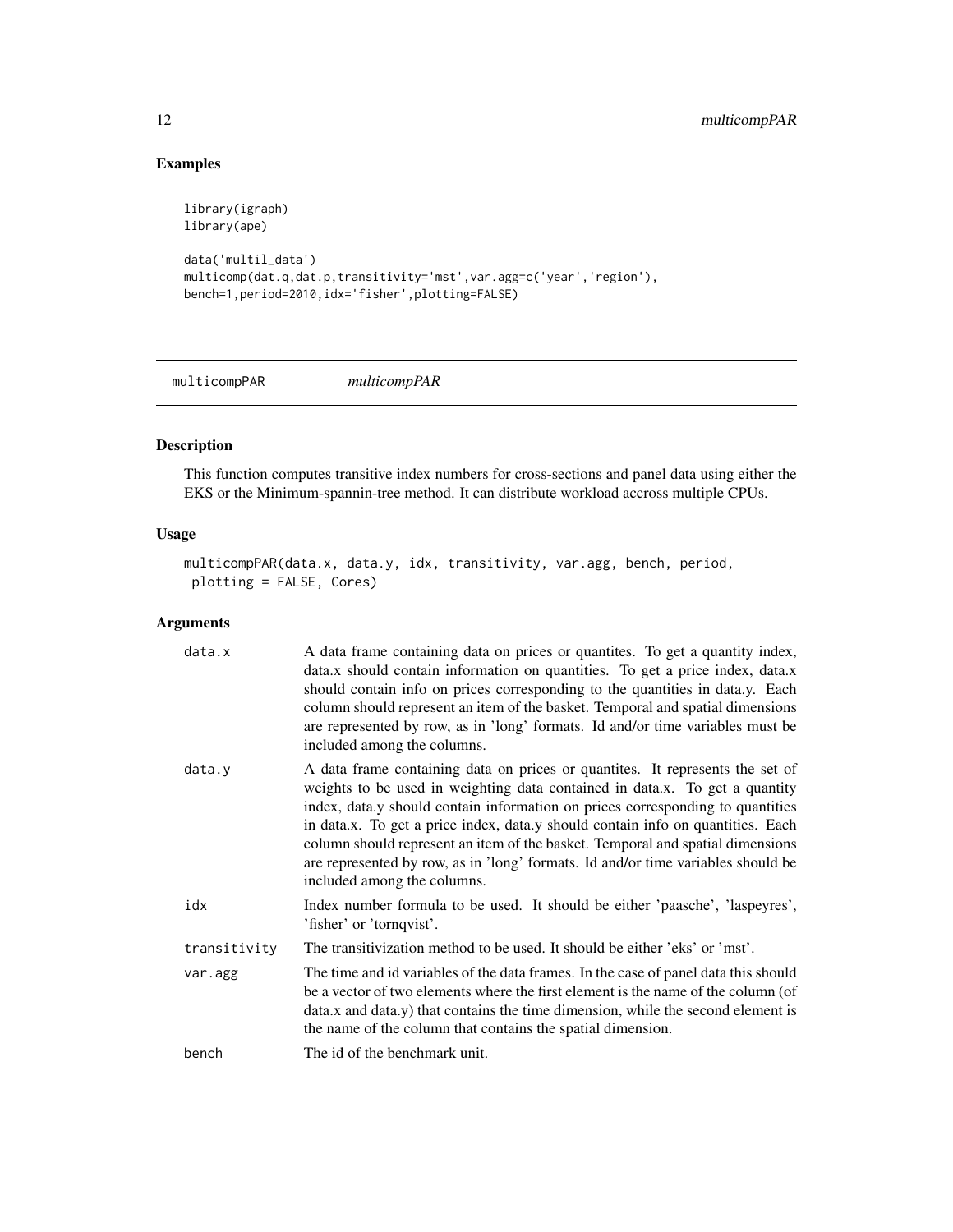#### <span id="page-12-0"></span>multilateral the control of the control of the control of the control of the control of the control of the control of the control of the control of the control of the control of the control of the control of the control of

| period   | The benchmark period. For cross-sectional data it should be set to NULL.                             |
|----------|------------------------------------------------------------------------------------------------------|
| plotting | If set to TRUE, it plots the minimum-spanning-tree. It is not available for tran-<br>sitivity='eks'. |
| Cores    | Numbers of CPUs to be used for the calculations.                                                     |

### Details

The function uses the function makePSOCKcluster from the parallel package to set up the cluster. No other parallel package is included yet.

### Value

It returns the vector of transitive index numbers.

#### Author(s)

Edoardo Baldoni

### References

T. J. Coelli, D. S. Prasada Rao, C. J. O'Donnell, and G. E. Battese. *An introduction to Efficiency and Productivity Analysis*, 2nd edition. Springer Science + Business Media, New York, 2005.

R. J. Hill. *Constructing price indexes across space and time: The case of the European Union*. The American Economic Review, 94(5):1379-1410, 2004.

Rao D.S.P., O'Donnell C.J., Ball V.E., 2002. *Transitive Multilateral Comparisons of Agricultural Output, Input, and Productivity: A Nonparametric Approach*. In: Ball V.E., Norton G.W. Agricultural Productivity. Studies in Productivity and Efficiency, vol 2. Springer, Boston, MA.

### Examples

```
library(igraph)
library(ape)
library(parallel)
data('multil_data')
multicompPAR(dat.q,dat.p,transitivity='mst',var.agg=c('year','region'),
bench=1,period=2010,idx='fisher',Cores=1,plotting=FALSE)
```
multilateral *multilateral: generate transitive index numbers for cross-sections and panel data*

#### Description

This function computes transitive index numbers for cross-sections and panel data using either the EKS or the Minimum-spannin-tree method. The workload can be distributed across multiple CPUs. The function is a wrapper for the multicomp and multicompPAR functions.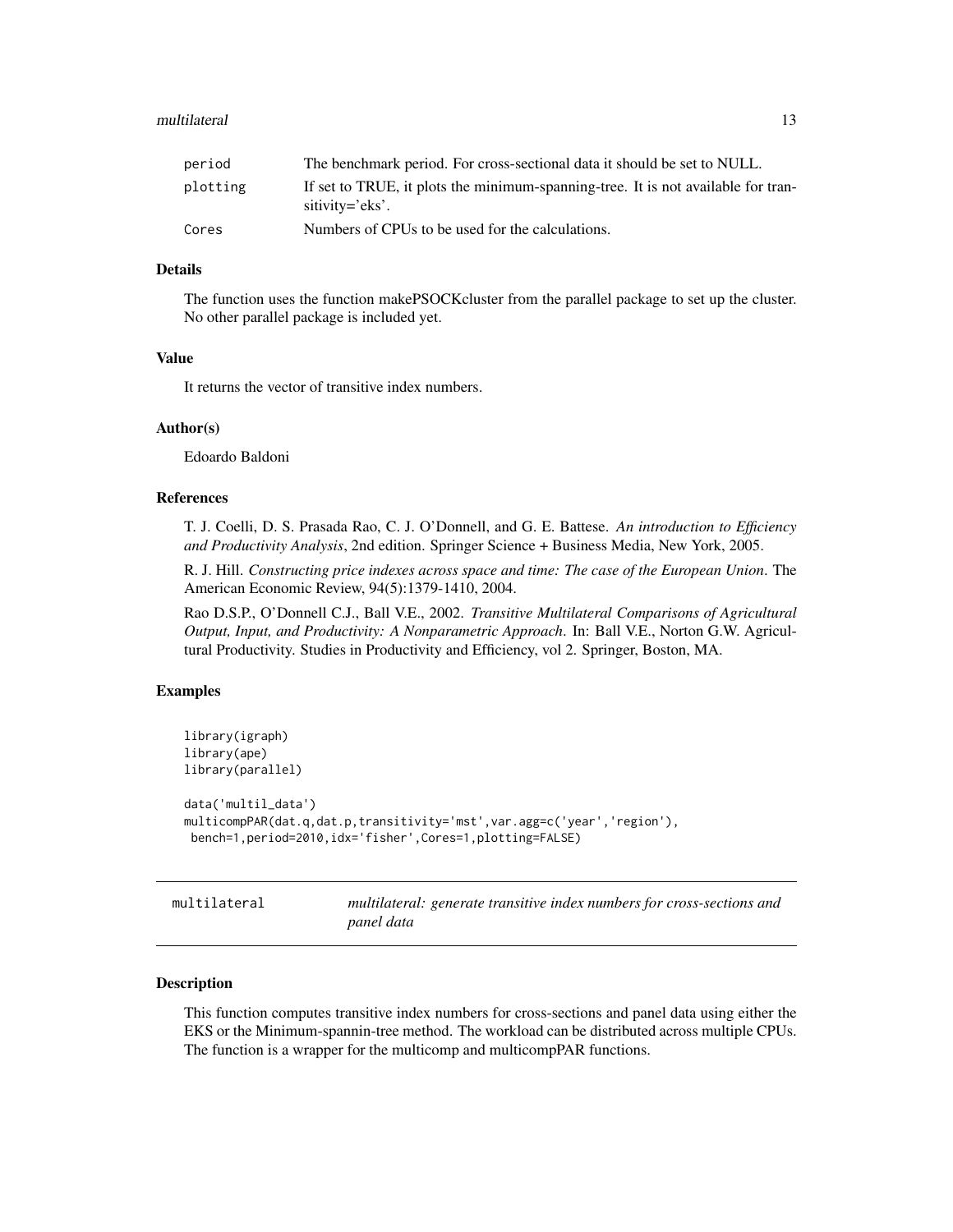### Usage

```
multilateral(data.x, data.y, idx = "fisher", transitivity = "mst",
var.agg, bench, period, PAR = TRUE, plotting = FALSE, Cores)
```
### Arguments

| data.x       | A data frame containing data on prices or quantites. To get a quantity index,<br>data.x should contain information on quantities. To get a price index, data.x<br>should contain info on prices corresponding to the quantities in data.y. Each<br>column should represent an item of the basket. Temporal and spatial dimensions<br>are represented by row, as in 'long' formats. Id and/or time variables must be<br>included among the columns.                                                                                      |
|--------------|-----------------------------------------------------------------------------------------------------------------------------------------------------------------------------------------------------------------------------------------------------------------------------------------------------------------------------------------------------------------------------------------------------------------------------------------------------------------------------------------------------------------------------------------|
| data.y       | A data frame containing data on prices or quantities. It represents the set of<br>weights to be used in weighting data contained in data.x. To get a quantity<br>index, data.y should contain information on prices corresponding to quantities<br>in data.x. To get a price index, data.y should contain info on quantities. Each<br>column should represent an item of the basket. Temporal and spatial dimensions<br>are represented by row, as in 'long' formats. Id and/or time variables should be<br>included among the columns. |
| idx          | Index number formula to be used. It should be either 'paasche', 'laspeyres',<br>'fisher' or 'tornqvist'.                                                                                                                                                                                                                                                                                                                                                                                                                                |
| transitivity | The transitivization method to be used. It should be either 'eks' or 'mst'.                                                                                                                                                                                                                                                                                                                                                                                                                                                             |
| var.agg      | The time and id variables of the data frames. In the case of panel data it should<br>be a vector of two elements where the first element is the name of the column of<br>data.x (and data.y) that contains the time dimension, while the second element<br>is the name of the column that contains the spatial dimension.                                                                                                                                                                                                               |
| bench        | The id of the benchmark unit.                                                                                                                                                                                                                                                                                                                                                                                                                                                                                                           |
| period       | The benchmark period. For cross-sectional data it should be set to NULL.                                                                                                                                                                                                                                                                                                                                                                                                                                                                |
| <b>PAR</b>   | If set to TRUE the indexes will be computed in parallel.                                                                                                                                                                                                                                                                                                                                                                                                                                                                                |
| plotting     | If TRUE the plot of the minium-spanning-tree is plotted. It works only if transi-<br>tivization is set to 'mst'.                                                                                                                                                                                                                                                                                                                                                                                                                        |
| Cores        | Number of CPUs to be used in the parallel calculation procedure. It works only<br>if PAR is set to TRUE.                                                                                                                                                                                                                                                                                                                                                                                                                                |

### Details

It is a wrapper for the multicomp and multicompPAR functions. The function uses the function makePSOCKcluster from the parallel package to set up the cluster. No other parallel package is included yet.

### Value

It returns the vector of transitive index numbers.

### Author(s)

Edoardo Baldoni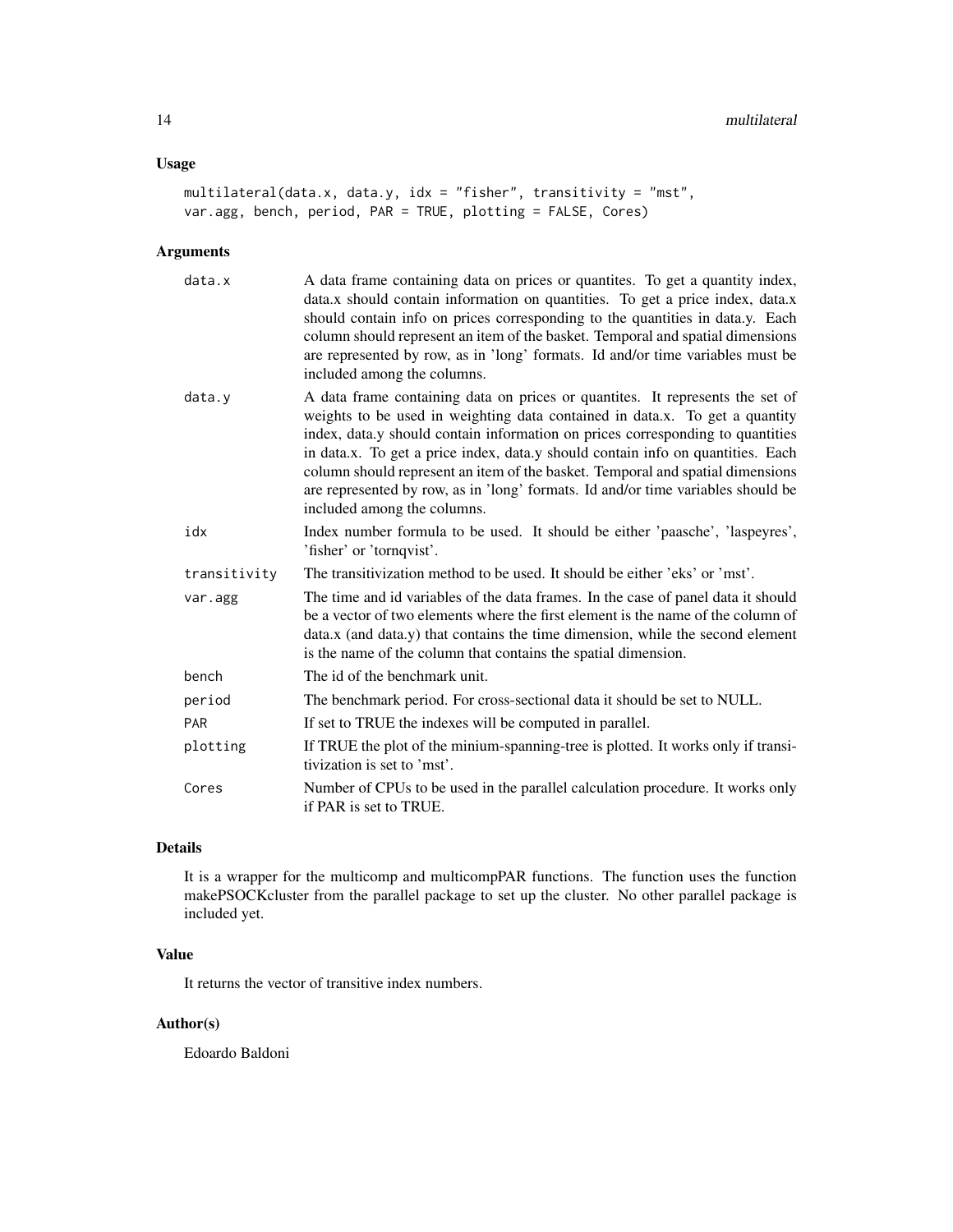#### multilateral the control of the control of the control of the control of the control of the control of the control of the control of the control of the control of the control of the control of the control of the control of

### References

T. J. Coelli, D. S. Prasada Rao, C. J. O'Donnell, and G. E. Battese. *An introduction to Efficiency and Productivity Analysis*, 2nd edition. Springer Science + Business Media, New York, 2005.

R. J. Hill. *Constructing price indexes across space and time: The case of the European Union*. The American Economic Review, 94(5):1379-1410, 2004.

Rao D.S.P., O'Donnell C.J., Ball V.E., 2002. *Transitive Multilateral Comparisons of Agricultural Output, Input, and Productivity: A Nonparametric Approach*. In: Ball V.E., Norton G.W. Agricultural Productivity. Studies in Productivity and Efficiency, vol 2. Springer, Boston, MA.

### Examples

```
library(igraph)
library(ape)
library(lattice)
library(parallel)
data('multil_data')
## Compare eks method with the mst method.
indx.mst = multilateral(dat.q,dat.p,
 idx='fisher', transitivity='mst',
  var.agg=c('year','region'),bench='1',
  period=2010,
  PAR=FALSE,
  plotting=FALSE,Cores=2)
indx.mst = as.data.frame(do.call('cbind',list(indx.mst)))
names(indx.mst) = 'mst'
indx.eks = multilateral(dat.q,dat.p,
 idx='fisher', transitivity='eks',
  var.agg=c('year','region'),bench='1',
  period=2010,
  PAR=FALSE,
  plotting=FALSE)
indx.eks = as.data.frame(do.call('cbind',list(indx.eks)))
names(indx.eks) = 'eks'
indx = cbind(indx.mst,indx.eks)
indx$year = as.numeric(substr(rownames(indx),
start=nchar(rownames(indx))-3,stop=nchar(rownames(indx))))
indx$region = substr(rownames(indx),
start=nchar(rownames(indx))-6,stop=nchar(rownames(indx))-5)
```
xyplot(mst+eks ~ year|region,indx,type='l')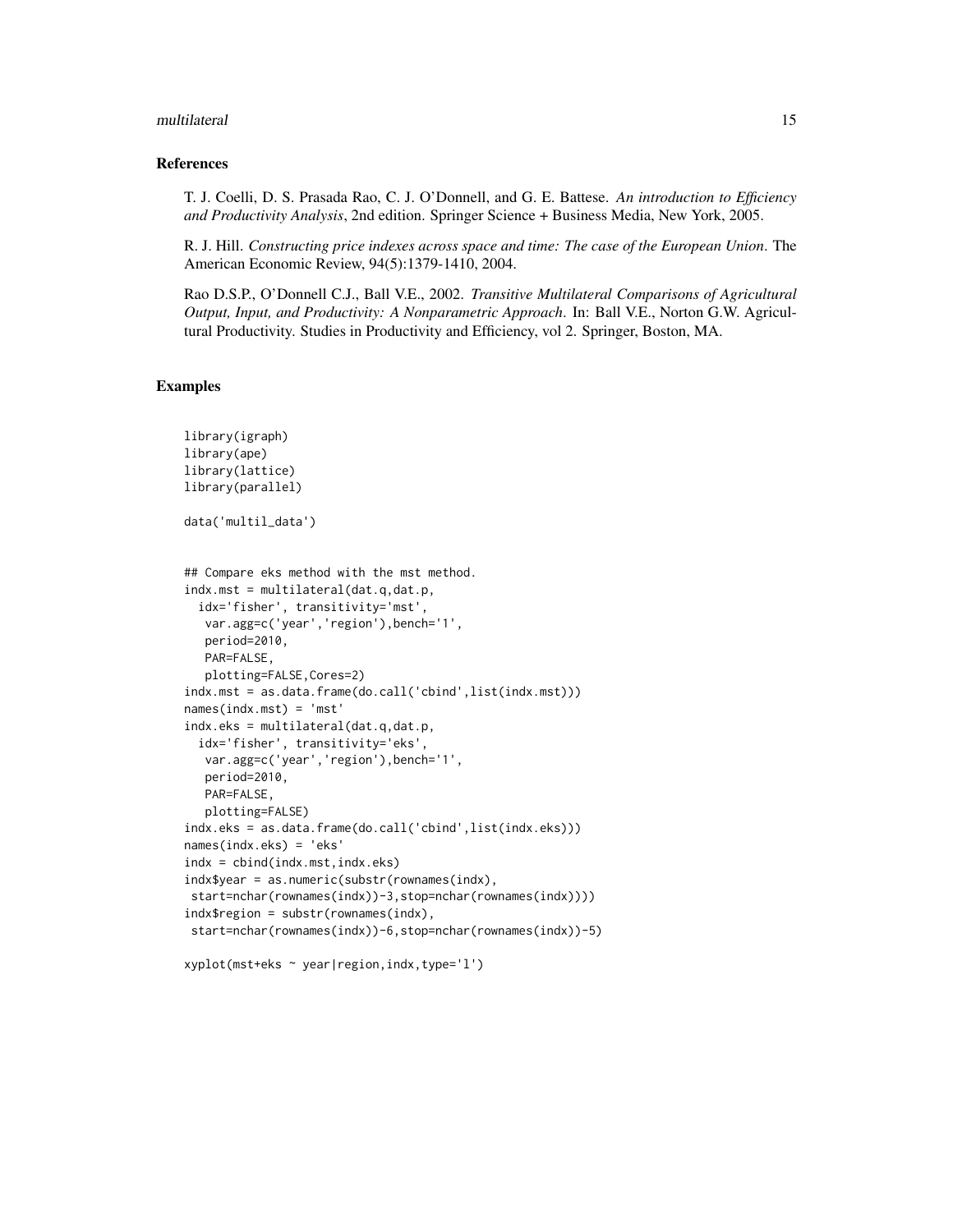Computing transitive (and non-transitive) index numbers (Coelli et al., 2005 <doi:10.1007/b136381>) for cross-sections and panel data. For the calculation of transitive indexes, the EKS (Coelli et al., 2005 <doi:10.1007/b136381>; Rao et al., 2002 <doi:10.1007/978-1-4615-0851-9\_4>) and Minimum spanning tree (Hill, 2004 <doi:10.1257/0002828043052178>) methods are implemented. Traditional fixed-base and chained indexes, and their growth rates, can also be derived using the Paasche, Laspeyres, Fisher and Tornqvist formulas.

### Details

The DESCRIPTION file: This package was not yet installed at build time.

Index of help topics:

| $I_{n}$       | Matrix of bilateral Fisher fixed-base           |
|---------------|-------------------------------------------------|
|               | comparisons                                     |
| billy_inp_p   | Billy's Bus Company Data: Inputs Prices         |
| billy_inp_q   | Billy's Bus Company Data: Inputs Quantities     |
| billy_out_p   | Billy's Bus Company Data: Outputs Prices        |
| billy_out_q   | Billy's Bus Company Data: Outputs Quantities    |
| chaining      | Generate chained index numbers                  |
| dat.p         | Transitive Indexes in Panel Data: Simulated     |
|               | Regional Data on Labor Inputs Prices            |
| dat.q         | Transitive Indexes in Panel Data: Simulated     |
|               | Regional Data on Labor Inputs Quantities        |
| eks           | eks: transforming a non-transitive index number |
|               | matrix into a transitive one                    |
| growth        | Compute growth rates of indexes                 |
| indexes       | indexes: create fixed-base or chained index     |
|               | numbers                                         |
| multicomp     | multicomp                                       |
| multicompPAR  | multicompPAR                                    |
| multilateral  | multilateral: generate transitive index numbers |
|               | for cross-sections and panel data               |
| multilaterals | Transitive Index Numbers for Cross-Sections and |
|               | Panel Data                                      |
| rail_out_p    | Australian National Railways Data: Output       |
|               | Prices                                          |
| rail_out_q    | Australian National Railways Data: Output       |
|               | Ouantities                                      |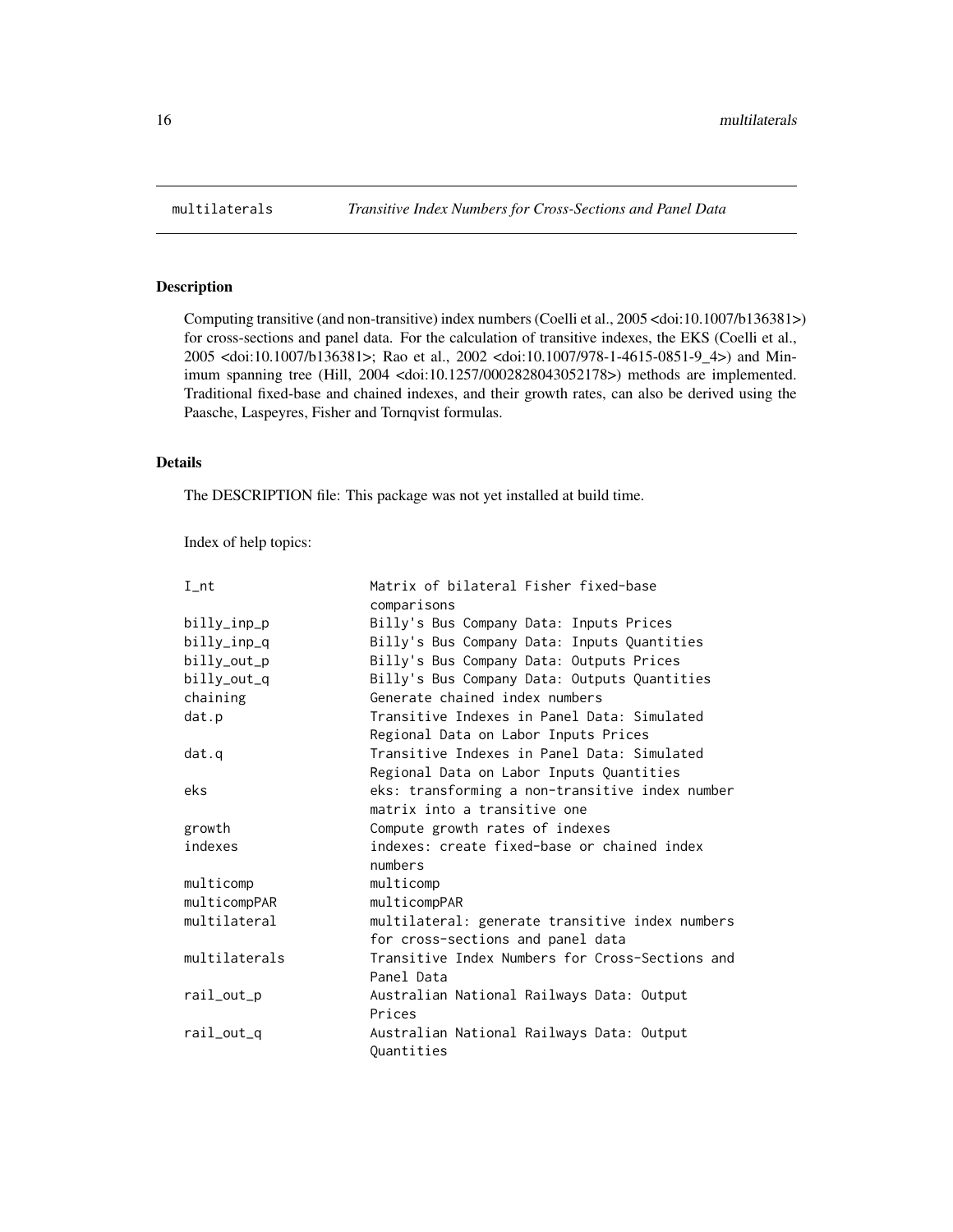<span id="page-16-0"></span>rail\_out\_p 17

### Author(s)

Edoardo Baldoni

Maintainer: Edoardo Baldoni <edoardo.baldoni@gmail.com>

### References

T. J. Coelli, D. S. Prasada Rao, C. J. O'Donnel, and G. E. Battese. *An introduction to Efficiency and Productivity Analysis*, 2nd edition. Springer Science + Business Media, New York, 2005.

R. J. Hill. *Constructing price indexes across space and time: The case of the European Union*. The American Economic Review, 94(5):1379-1410, 2004.

Rao D.S.P., O'Donnell C.J., Ball V.E., 2002. *Transitive Multilateral Comparisons of Agricultural Output, Input, and Productivity: A Nonparametric Approach*. In: Ball V.E., Norton G.W. Agricultural Productivity. Studies in Productivity and Efficiency, vol 2. Springer, Boston, MA.

### Examples

```
data('multil_data')
```

```
## From 'An introduction to Efficiency and
## Productivity Analysis' (Coelli et al., 2005), page 124-126.
inputIndx = multilateral(data.x=billy_inp_q,data.y=billy_inp_p,var.agg='year',
idx='fisher',PAR=FALSE,transitivity='eks',bench=2000,period=NULL )
outputIndx = multilateral(data.x=billy_out_q,data.y=billy_out_p, var.agg='year',
PAR=FALSE, transitivity='mst', bench=2000, period=NULL )
tfpIndx = outputIndx/inputIndx
```
rail\_out\_p *Australian National Railways Data: Output Prices*

#### Description

Data set used for example 4.10, p.128, of *An introduction to Efficiency and Productivity Analysis*, 2nd edition.

#### Usage

data("multil\_data")

#### Format

A data frame with 12 observations on the following 3 variables.

- p1 prices of Mainland Freight services (\$/NTK)
- p2 prices of Tasrail Freight services (\$/NTK)
- p3 prices of Passenger services (\$/PTK)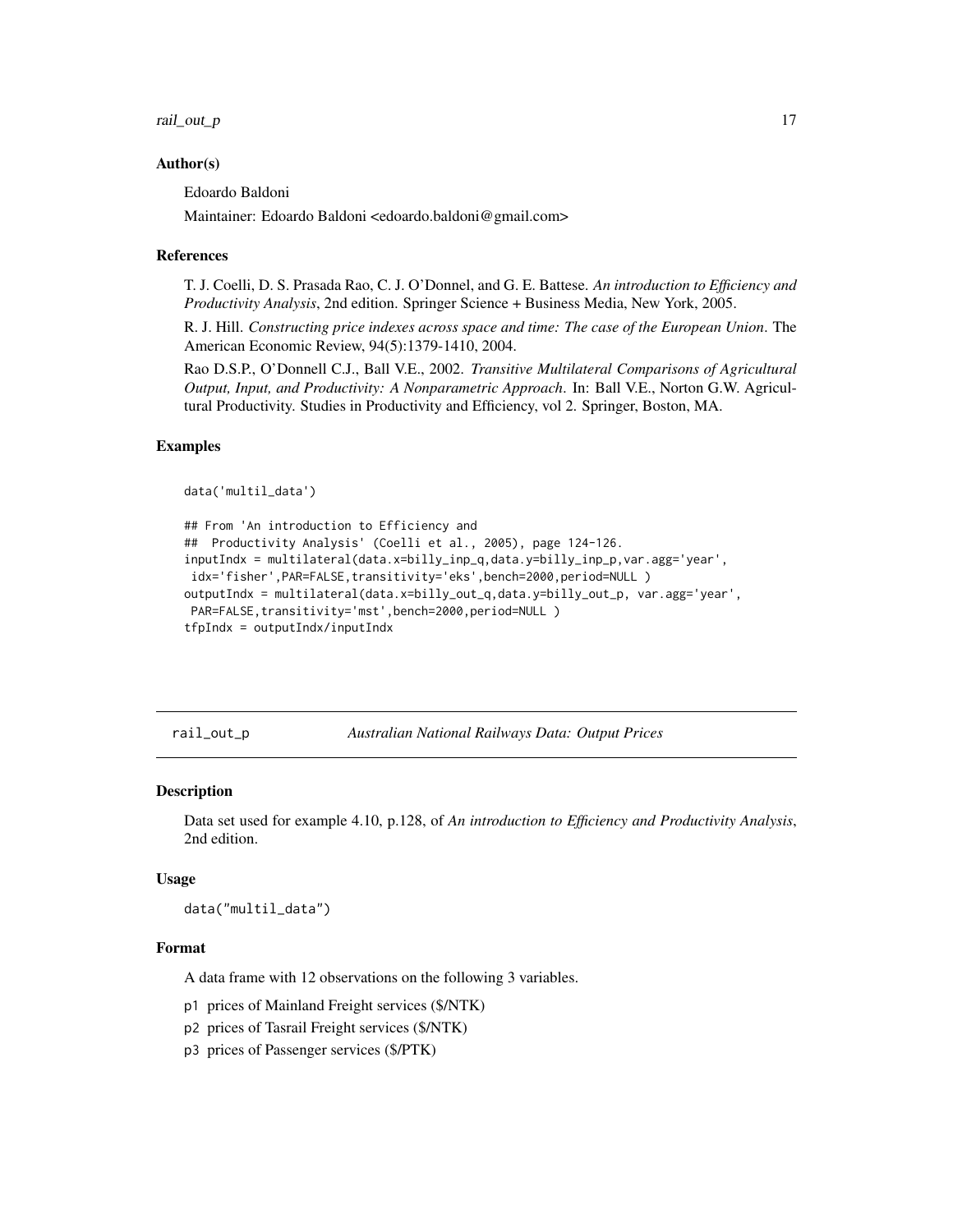### <span id="page-17-0"></span>Source

T. J. Coelli, D. S. Prasada Rao, C. J. O'Donnell, and G. E. Battese. *An introduction to Efficiency and Productivity Analysis*, 2nd edition. Springer Science + Business Media, New York, 2005.

### References

T. J. Coelli, D. S. Prasada Rao, C. J. O'Donnell, and G. E. Battese. *An introduction to Efficiency and Productivity Analysis*, 2nd edition. Springer Science + Business Media, New York, 2005.

rail\_out\_q *Australian National Railways Data: Output Quantities*

### Description

Data set used for example 4.10, p.128, of *An introduction to Efficiency and Productivity Analysis*, 2nd edition.

### Usage

data("multil\_data")

#### Format

A data frame with 12 observations on the following 3 variables.

- x1 quantities of Mainland Freight services (1,000 NTKs)
- x2 quantities of Tasrail Freight services (1,000 NTKs)
- x3 quantities of Passenger services (1,000 PTKs)

### Source

T. J. Coelli, D. S. Prasada Rao, C. J. O'Donnell, and G. E. Battese. *An introduction to Efficiency and Productivity Analysis*, 2nd edition. Springer Science + Business Media, New York, 2005.

### References